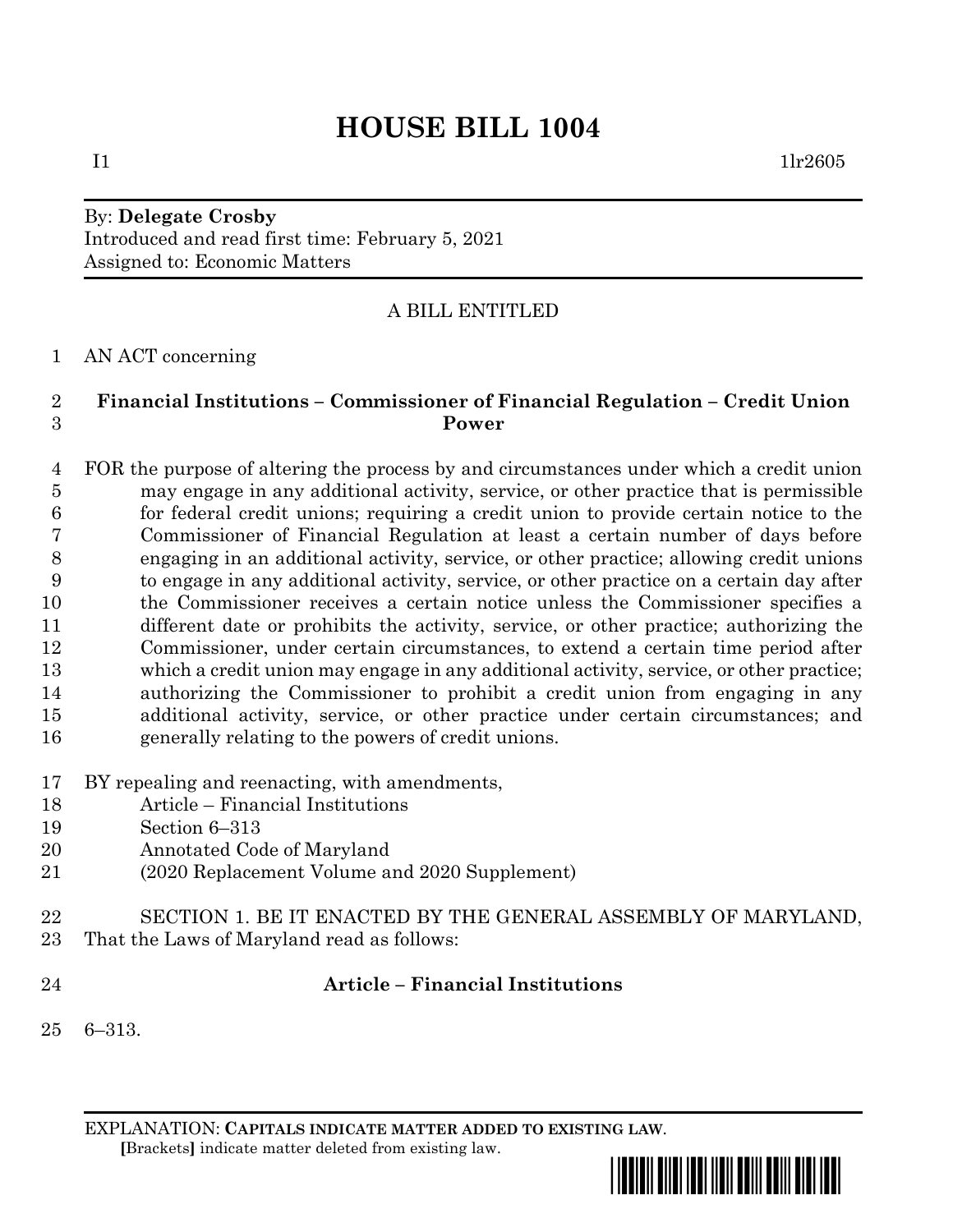#### **HOUSE BILL 1004**

 (a) Notwithstanding any other provision of the laws or regulations of the State**[**, on approval of the Commissioner,**] AND SUBJECT TO SUBSECTION (B) OF THIS SECTION,** a credit union may engage in any additional activity, service, or other practice in which, under federal law or regulation, federal credit unions may engage**, SUBJECT TO THE SAME CONDITIONS THAT FEDERAL LAW REQUIRES OR ALLOWS AS TO FEDERAL CREDIT UNIONS**.

 **(B) (1) A CREDIT UNION SHALL PROVIDE THE COMMISSIONER WITH WRITTEN NOTICE AT LEAST 45 CALENDAR DAYS BEFORE ENGAGING IN ANY ACTIVITY, SERVICE, OR OTHER PRACTICE AUTHORIZED UNDER SUBSECTION (A) OF THIS SECTION.**

 **(2) THE NOTICE REQUIRED UNDER PARAGRAPH (1) OF THIS SUBSECTION SHALL INCLUDE A DESCRIPTION OF THE PROPOSED ACTIVITY, SERVICE, OR OTHER PRACTICE, INCLUDING:**

 **(I) THE SPECIFIC AUTHORITY FOR THE ACTIVITY, SERVICE, OR OTHER PRACTICE; AND**

 **(II) ANY CONDITION THAT FEDERAL LAW REQUIRES OR ALLOWS AS TO FEDERAL CREDIT UNIONS.**

 **(3) THE CREDIT UNION MAY BEGIN TO PERFORM THE ACTIVITY, SERVICE, OR OTHER PRACTICE ON THE FIRST BUSINESS DAY AFTER THE 45TH CALENDAR DAY FROM THE DATE THE COMMISSIONER RECEIVES THE NOTICE UNDER PARAGRAPH (1) OF THIS SUBSECTION UNLESS THE COMMISSIONER:**

- 
- **(I) SPECIFIES A DIFFERENT DATE; OR**
- 

**(II) PROHIBITS THE ACTIVITY, SERVICE, OR OTHER PRACTICE.**

 **(C) THE COMMISSIONER MAY EXTEND THE 45–DAY PERIOD UNDER SUBSECTION (B)(3) OF THIS SECTION IF THE COMMISSIONER DETERMINES THAT THE CREDIT UNION'S NOTICE REQUIRES ADDITIONAL INFORMATION OR ADDITIONAL TIME FOR ANALYSIS.**

 **[**(b)**] (D)** The Commissioner may **[**grant an approval under this section only**] PROHIBIT A CREDIT UNION FROM PERFORMING THE ACTIVITY, SERVICE, OR OTHER PRACTICE DESCRIBED IN THE NOTICE PROVIDED UNDER SUBSECTION (B) OF THIS SECTION** if**[**:

 (1) The**] THE** Commissioner determines that **[**approval**] PERFORMING THE ACTIVITY, SERVICE, OR OTHER PRACTICE WOULD**: